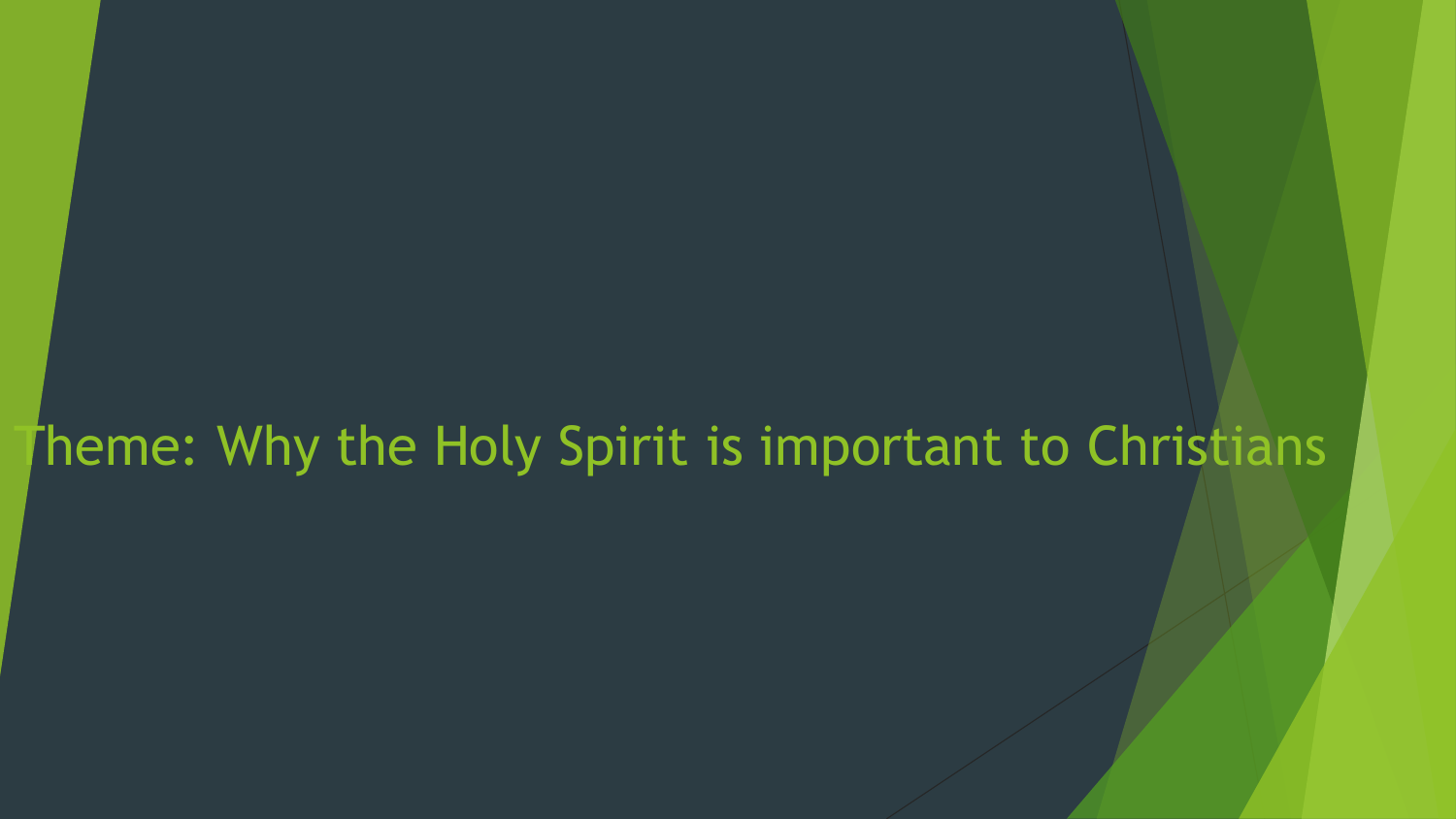### **1.Who is the Holy Spirit?**

# **Genesis 1:26 Matthew 28:19-20**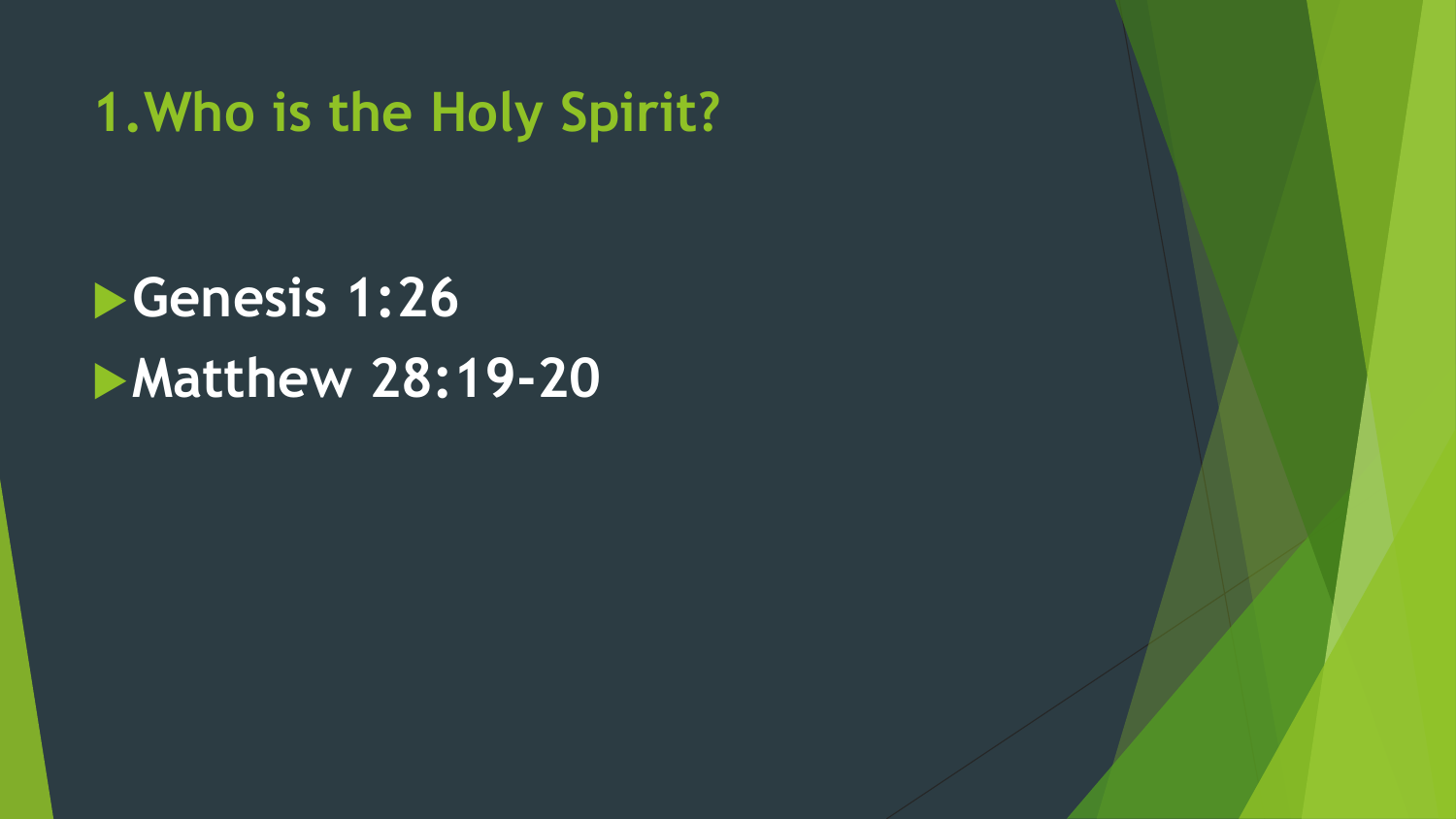**2. Why the Holy Spirit important for the church?**

**John 14,15-18** We need permanent helper We need a spirit of truth We need a compensation to act on behalf of God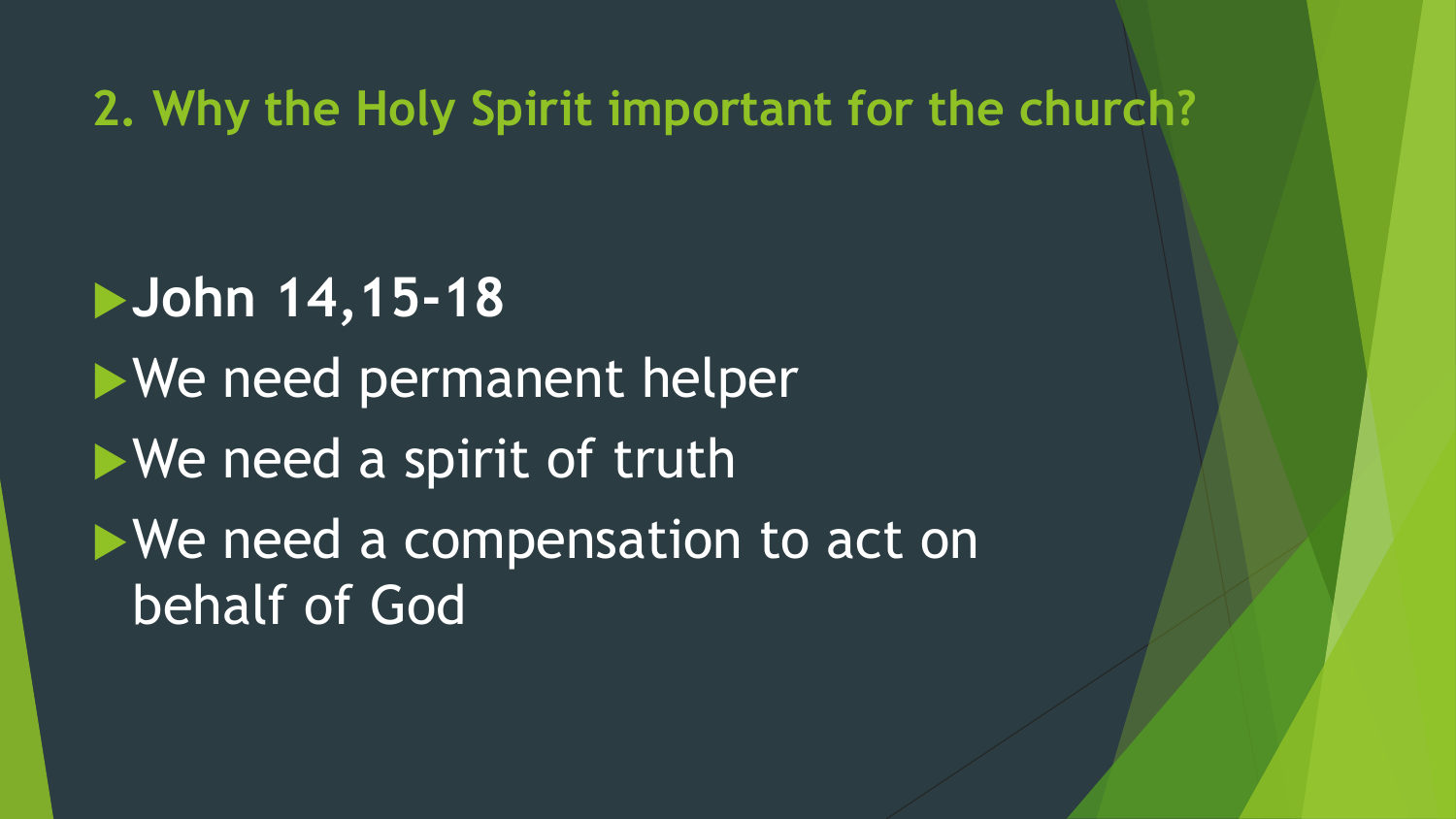#### **3. His work in us**

- **John 16:13**
- to reveal the truth
- $\blacktriangleright$  to understand and interpret well the word of God
- I to reveal the meaning of the fellowship with God
- $\blacktriangleright$  to teach us how to give
- **P** produce fruits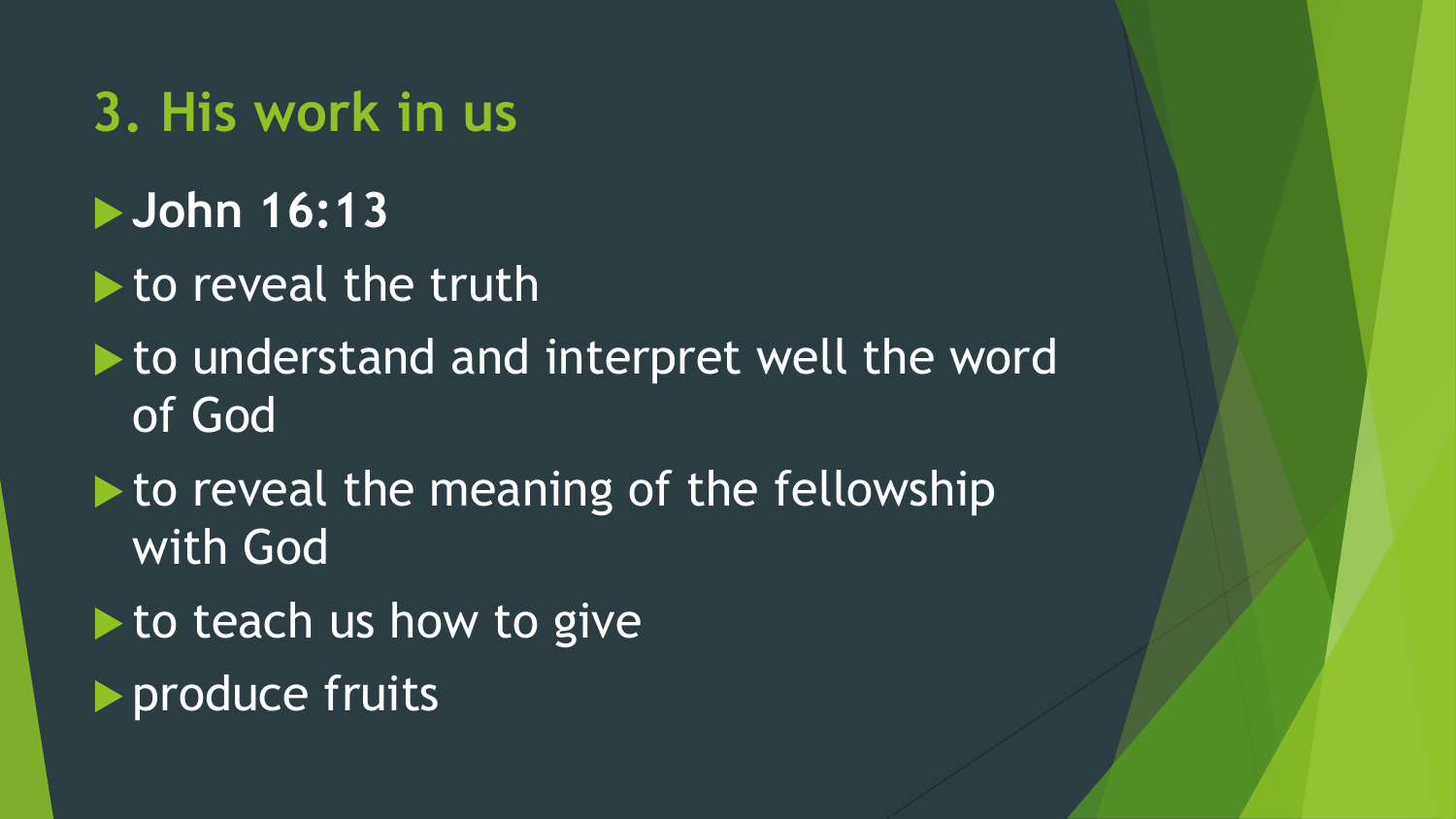## **4.How can I know that I have the Holy Spirit?**

- **Acts 8:16**
- ▶ Confidence in salvation
- Development of the Christ's characters in me
- ▶ Work and act according to God's standards
- **Passion and power of evangelism Acts 1:8**
- Desire to share the love of God
- $\blacktriangleright$  The passion becomes your portion
- Reflecting the love of God Rom 5:5
- Love God